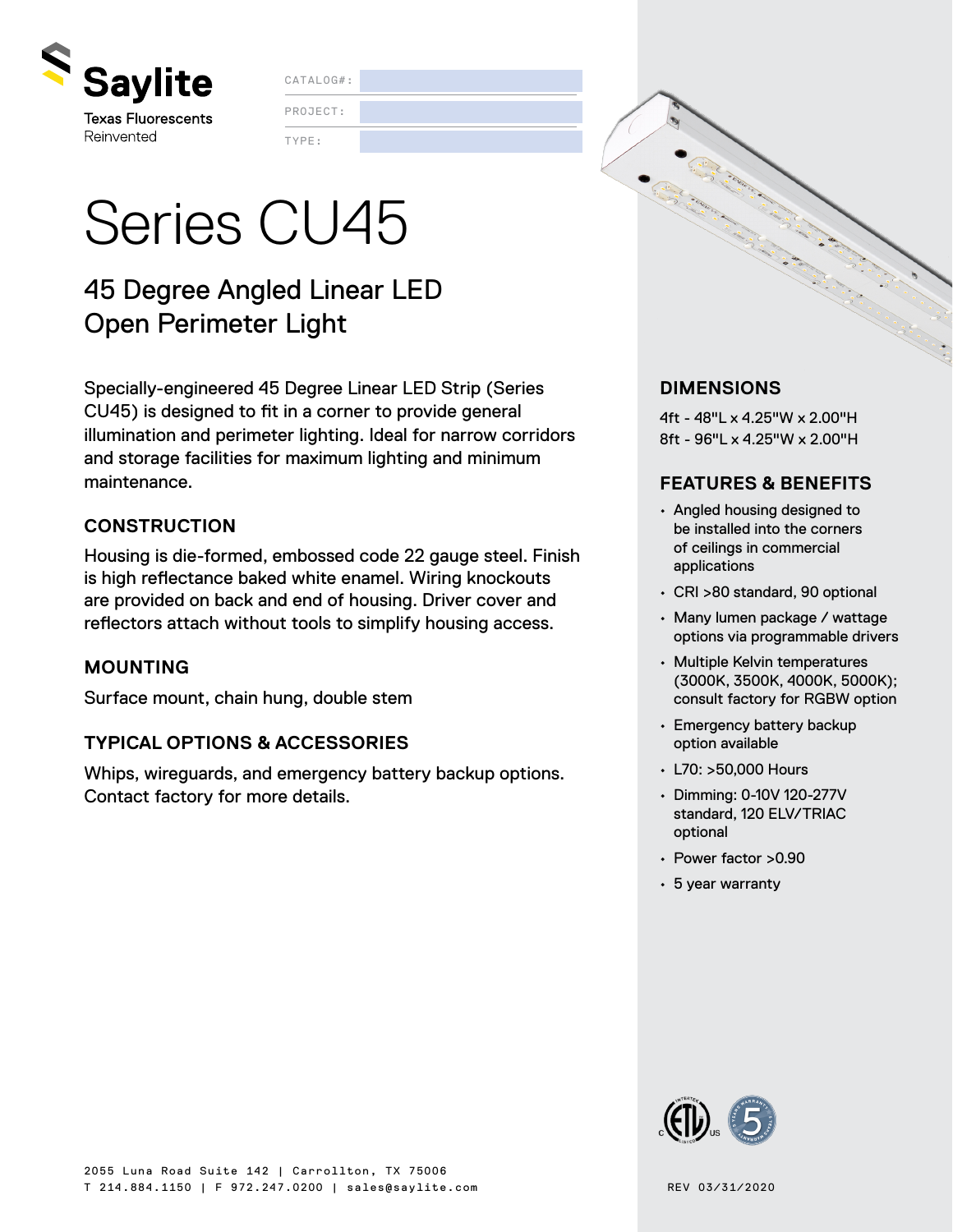

| CATALOG#: |  |
|-----------|--|
| PROJECT:  |  |
| TYPE:     |  |

## Series CU45

45 Degree Angled Linear LED Open Perimeter Light

### **ORDER INFORMATION**

Factory at your fingertips. Fill in the blanks to create your part number or create a custom configuration.<br> **W** L  **W L**

| <b>SERIES</b>                                | <b>LENGTH</b> |     | WATTAGE* & LUMENS* |                           | <b>DRIVER</b> |                                   | COLOR** |                        |
|----------------------------------------------|---------------|-----|--------------------|---------------------------|---------------|-----------------------------------|---------|------------------------|
| <b>CU45</b><br>LED 45 degree<br>linear strip | 48L           | 48" | S35W4500L          | 35 Watts<br>4500 Lumens   | <b>DMV</b>    | 0-10V Dimming                     | 30K     | 3000K                  |
|                                              |               |     | S48W6000L          | 48 Watts<br>6000 Lumens   | G120          | ELV/TRIAC<br>Dimming at 120V only | 35K     | 3500K                  |
|                                              |               |     | S57W7100L          | 57 Watts<br>7100 Lumens   | D1MV          | 0-10V Dimming<br>(dim to $1\%$ )  | 40K     | 4000K                  |
|                                              | 96L           | 96" | S70W9100L          | 70 Watts<br>9100 Lumens   |               |                                   | 50K     | 5000K                  |
|                                              |               |     | S97W11900L         | 97 Watts<br>11900 Lumens  |               |                                   | 930K    | 3000K<br><b>90 CRI</b> |
|                                              |               |     | S118W14200L        | 118 Watts<br>14200 Lumens |               |                                   | 935K    | 3500K<br><b>90 CRI</b> |
|                                              |               |     |                    |                           |               |                                   | 940K    | 4000K<br><b>90 CRI</b> |
|                                              |               |     |                    |                           |               |                                   | 950K    | 5000K<br>90 CRI        |

|             | <b>OPTIONS</b>                              |
|-------------|---------------------------------------------|
| EM          | 10W Emergency battery backup (remote only)  |
| <b>EM12</b> | 12W Emergency battery backup (remote only)  |
| <b>EM20</b> | 20W Emergency battery backup (remote only)  |
| <b>WP</b>   | 6 ft. 3 wire 18 gauge whip                  |
| WP4         | 6 ft. 4 wire 18 gauge whip (non dimming EM) |
| WP5W        | 6 ft. 5 wire 18 gauge whip                  |
| WP6W        | 6 ft. 6 wire 18 gauge whip (dimming EM)     |

Note:

\*Programmable LED drivers allow custom configured wattages and corresponding lumens.

\*\* Consult factory for 90 CRI 5000K availability.

We reserve the right to change design, materials, LEDs and finish in any way that will not alter installed appearance or reduce function and performance.